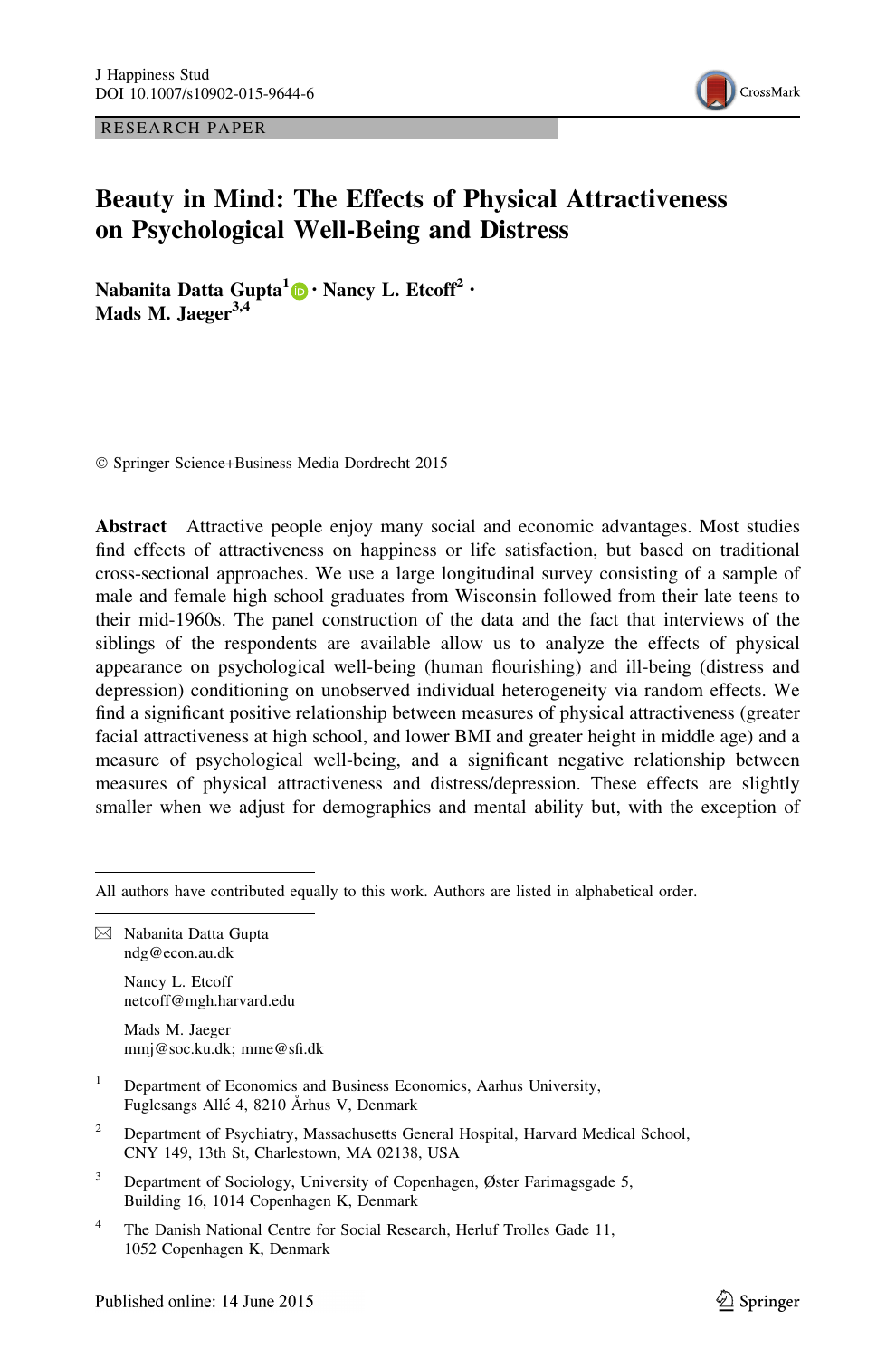height, remain significant. Our results suggest that attractiveness impacts psychological well-being and depression directly as well as through its effects on other life outcomes.

Keywords Physical attractiveness · Psychological well-being · Distress · Longitudinal survey - Random effects - Sibling differences

# 1 Introduction

Beauty is rewarding and rewarded. Brain imaging studies reveal that brain reward pathways fire at the sight of attractive strangers' faces (Aharon et al. [2001\)](#page-10-0). Social psychologists have identified a ''halo'' effect of physical attractiveness leading to inferences that the attractive are more competent, confident, and socially skilled than the unattractive (Eagly et al. [1991](#page-11-0); Hatfield and Sprecher [1986;](#page-11-0) Langlois et al. [2000](#page-11-0); Feingold [1992\)](#page-11-0). In labor markets, a "beauty premium" and "plainness penalty" is seen: attractive individuals are more likely to be hired, promoted, and to earn higher salaries than unattractive individuals (Hamermesh and Biddle [1994](#page-11-0); Hosada et al. [2003](#page-11-0)). Attractive people are more likely to win arguments, persuade others to change their opinions, and be offered assistance. Compared with unattractive adults, they have more dating and more sexual experience [reviewed in Etcoff ([1999\)](#page-11-0)]. One would have to assume that attractive people are happier than other people. Afforded so many social and economic advantages, they must be happier.

Very few studies have adequately tested this assumption, and fewer have offered evidence that supports it. In a study of college students, Diener et al. ([1995\)](#page-10-0) found that facial attractiveness had marginal effects on overall happiness and life satisfaction. Looking within sub-domains, they found a small but significant effect on satisfaction with romantic life, but no effect on satisfaction with any of the other 33 sub-domains measured. A study of female fashion models found that they had slightly lower well-being and greater personality maladjustments than non-models matched for age and ethnicity, a result that may not be generalizable to the general population of attractive women (Meyer et al. [2007](#page-11-0)). While meta-analyses suggest that attractive adults have slightly better mental health and less social anxiety than unattractive adults (Feingold [1992](#page-11-0); Langlois et al. [2000](#page-11-0)), a study of 1100 female twins found no relations between physical attractiveness and three separate measures of depression (McGovern et al. [1996\)](#page-11-0). Reviewing the evidence on happiness and attractiveness, one researcher concluded that the ''bottom line is that good looking people aren't any happier'' (Lyubomirsky [2007\)](#page-11-0). To date, most of the findings on attractiveness mirror a slew of other findings in well-being research that demonstrate that life circumstances explain little of the variance in happiness (Lyubomirsky et al. [2005](#page-11-0)).

A few studies have looked at specific ''objective'' body measurements associated with norms of attractiveness such as height and weight and their relation to happiness or depression. Deaton and Arora [\(2009](#page-10-0)) found that the taller are happier but the results are almost entirely explained by the association between height and both income and education. Barry et al. ([2008\)](#page-10-0) have shown that the risk of major depression significantly increases with BMI even when controlling for other risk factors, particularly for women.

In this study, we use the Wisconsin Longitudinal Study to test whether attractiveness is significantly linked to psychological well-being and distress/depression across the lifespan. We use the WLS for three reasons: it includes multiple sources of measurement of physical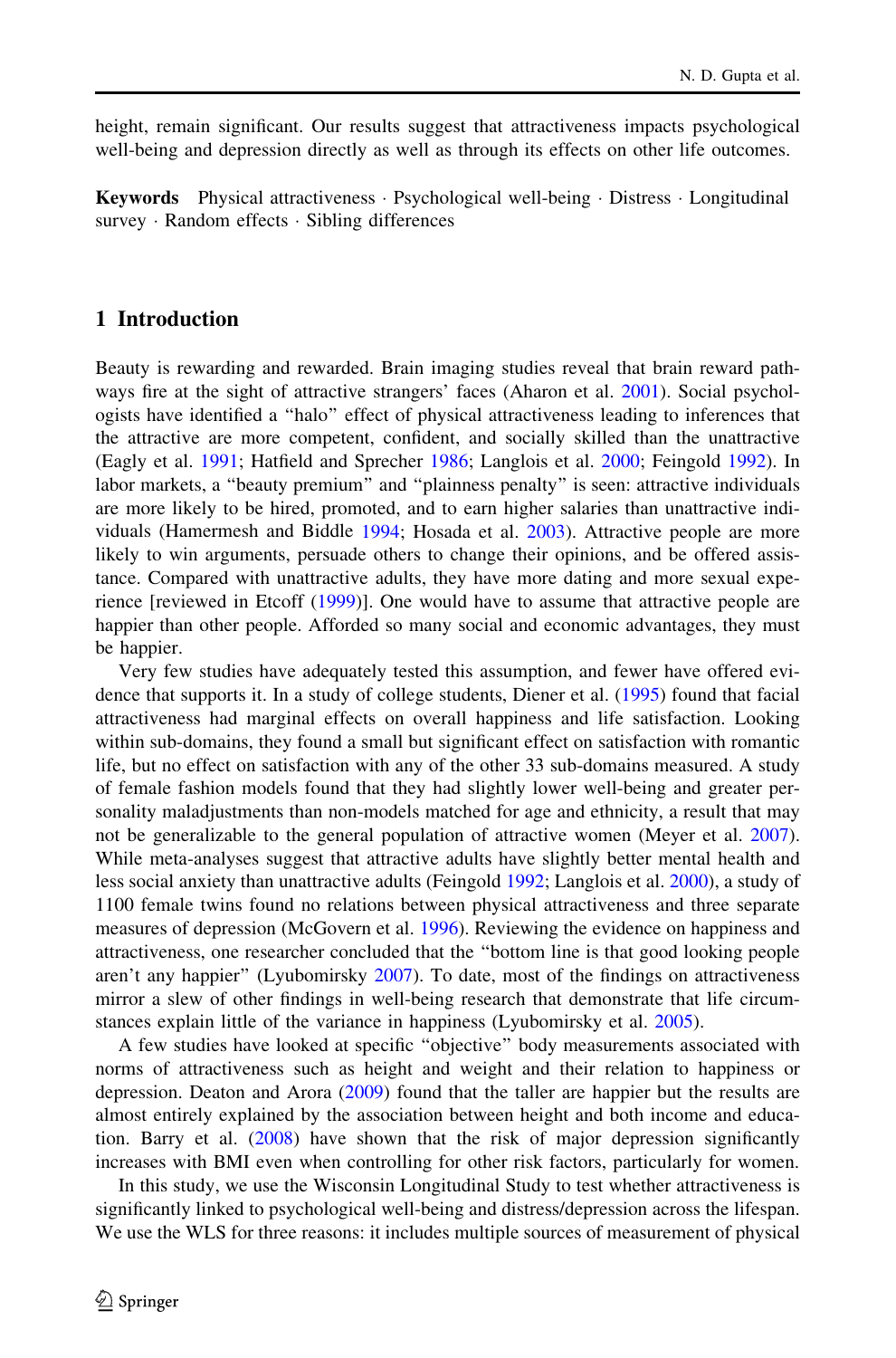attributes including observer ratings of facial attractiveness and self-reports of weight and height; it includes standardized measures of well-being and of depression; and it has detailed demographic information on respondents from their late teens until their mid-1960s. This long observational period allows us to analyze the effect of physical attractiveness on well-being and distress while taking into account mediators of well-being and ill-being such as marriage, divorce, unemployment and any unobserved individual heterogeneity. Finally, interviews of the siblings of the WLS respondents provide a way of accounting for unobserved family background effects common to siblings from the same family.

#### 2 Materials and Methods

The Wisconsin Longitudinal Survey (WLS) is a long-term study of a broadly representative sample of 10,137 white, non-Hispanic American men and women who graduated from Wisconsin high-schools in 1957 (Wisconsin Longitudinal Study, [1957](#page-12-0)–2011). Interviews with either the respondents or their parents were conducted six times over a period of more than 50 years (in 1957, 1964, 1975, 1992–1993, 2003–2005 and 2011) and, for a subsample of the WLS respondents, four times with a randomly selected sibling (in 1977, 1993–1994, 2004–2007 and 2011).

#### 2.1 Attractiveness Measures

The high-school yearbook pictures of 8434 WLS participants were rated for attractiveness in 2008 by judges recruited from the Madison senior scholars program. Twelve judges (six men and six women, mean age 78.5) rated each photograph on an 11-point rating scale from ''not at all" to "extremely" attractive. The reliability of the facial attractiveness ratings (Cronbach's alpha) is .87 (Hauser [2009\)](#page-11-0). We use the normed average rating across the 12 judges. Our measure of BMI is based on self-reports obtained in 1992–1993 and 2003–2005 when subjects were approximately 54 and 65 years old. Finally, we include height in inches.

#### 2.2 Psychological Well-being Measures

Wisconsin Longitudinal Survey respondents and the subsample of siblings were assessed using the Ryff six-factor model of well-being (RPWB; Ryff [1989](#page-11-0); Ryff and Keyes [1995](#page-11-0)), theoretically derived dimensions of well-being focusing on the extent to which respondents endorse high levels of autonomy, environmental mastery, personal growth, positive relations with others, purpose in life and self-acceptance. The WLS respondents received a shortened version of the RPWB based on 42 (1993) and 31 items (2004). Psychological well-being applied in the paper is an aggregate scale of standardized scores on four of these measures: personal growth, purpose in life, self-acceptance and environmental mastery. while Ryff and Keyes ([1995\)](#page-11-0) suggest that a six factor structure is the best fit to the data, not all studies agree. Following Springer et al. ([2006\)](#page-11-0), we combined the four highly redundant subscales into one index of positive mental health. The other dimensions will be examined separately in future work. Our measure of psychological distress/depression is the Center for Epidemiologic Studies Psychological Distress/Depression Scale (CES-D) a common screening test of depressive feelings and behaviors during the past week (Radloff [1977\)](#page-11-0). It consists of 20 items, standardized to have zero mean and unit standard deviation (SD).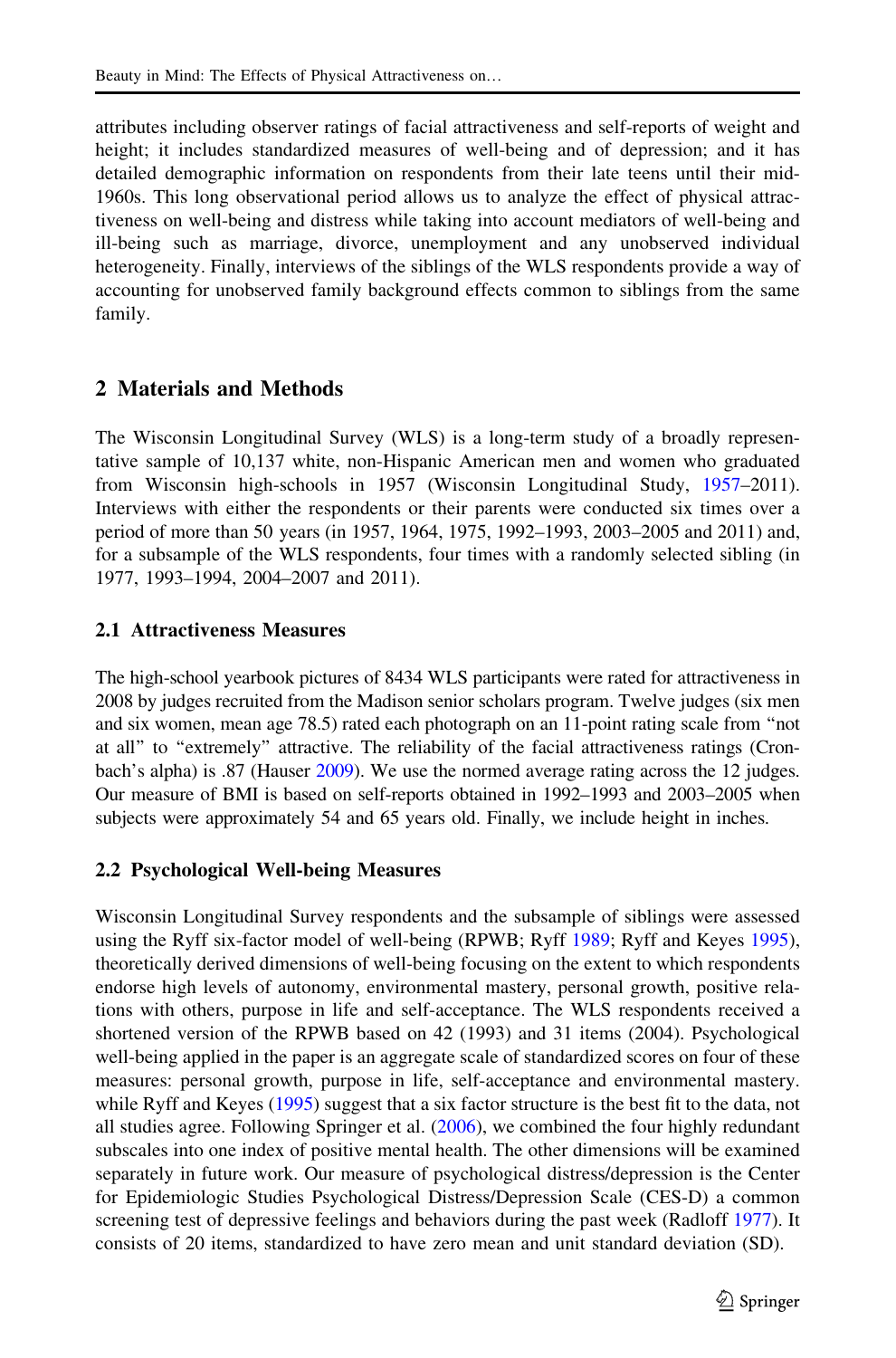We control for sex (female), years of completed schooling, retirement status, marital status, total household income in quintiles, homeownership, mental ability,<sup>1</sup> and objective health (a scale measuring the total number of illnesses that the respondent has ever experienced).

#### 2.3 Analysis

We use two analysis samples. In the main sample we include the 8434 WLS respondents with a valid facial attractiveness rating. This sample consists of 4416 women and 4018 men. Respondents in this sample are observed twice (in 1993 and 2004). In the secondary sample, which we use for supplementary within-family analysis, we include WLS respondents for whom there is also information on a randomly selected sibling (i.e., a subsample of the main WLS sample). This sample includes sibling respondents with valid information on BMI (3183 observations) and height (3255 observations). The WLS respondent and sibling respondent in the secondary sample are both observed twice (in 1993 and 2004).

We exploit the availability of repeated observations of the well-being and distress/depression variables in 1993 and 2004 to address potential confounding from unobserved heterogeneity. Specifically, we estimate random effects (RE) models that control for unobserved individual characteristics that affect well-being and distress/depression. The RE model is a panel data model that uses repeated observations of the dependent and independent variables to control for the fact that some individuals for reasons unobserved by the researcher may be more prone to mental distress than others. One example of an unobserved factor could be genetic susceptibility to depression—a recent meta-analysis finds that individuals with the short variant of the serotonin transporter gene 5-HTTLPR have a higher tendency to experience depression after stressful incidents (Karg et al. [2011\)](#page-11-0). The RE approach thus enables us to provide more robust estimates of the association between physical attractiveness and wellbeing and distress/depression than a traditional cross-sectional approach.

As a robustness check, we also run ''sibling-differenced'' RE models in which we use the secondary sample and calculate differences across siblings from the same family in both the dependent and the independent variables. The idea behind this approach is that, in addition to controlling for individual unobserved heterogeneity, we use the sibling-differenced variables to also control for family-level unobserved characteristics that affect physical attractiveness and well-being (such as common upbringing or genes). Since mixed (brother–sister) pairs can differ substantially in height and BMI, we standardize these variables within sexes i.e., transform them to Z-scores. In this way, all pairs of siblings can be included in the estimation. Facial attractiveness is only available for the main WLS respondent, however, which means that we cannot include this variable in the siblingdifferences models.

#### 3 Results

#### 3.1 Findings

Table [1](#page-4-0) presents descriptive statistics from our main and secondary WLS samples pooled over the two observation periods (1993 and 2004). Psychological well-being and depression measures, facial attractiveness, BMI and height (standardized within sexes) are

<sup>1</sup> Our proxy for mental ability is respondents' scores on the Henmon-Nelson test of mental ability when they were approximately 18 years old.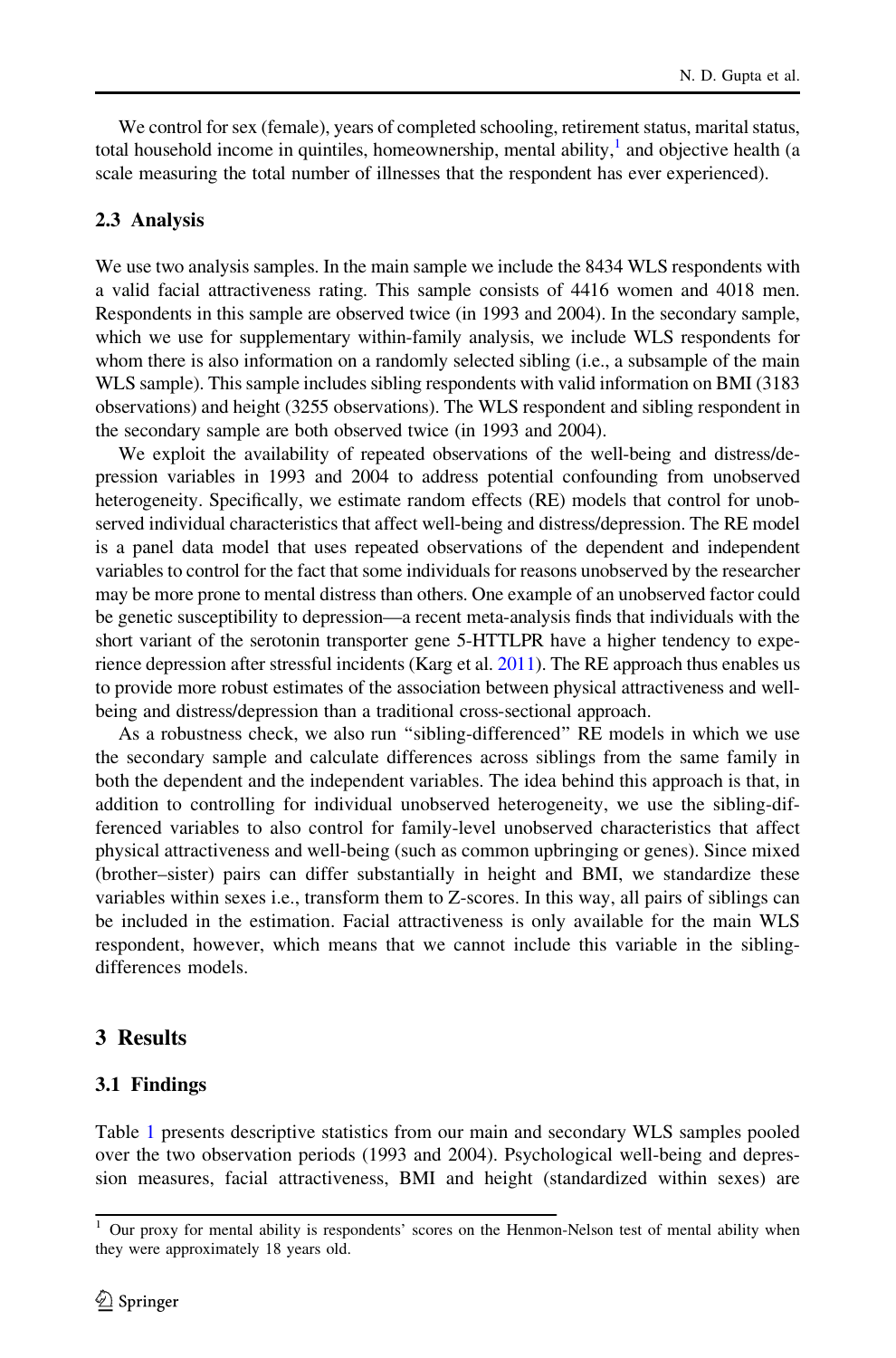| Sample                                      | WLS respondents |           |        |         | WLS respondents and siblings |        |  |
|---------------------------------------------|-----------------|-----------|--------|---------|------------------------------|--------|--|
|                                             | Mean            | <b>SD</b> | N      | Mean    | <b>SD</b>                    | N      |  |
| Psychological well-being scale <sup>a</sup> | 31.409          | 5.102     | 13,571 | 31.487  | 5.036                        | 6295   |  |
| Depression (modified CES-D) <sup>a</sup>    | 15.289          | 15.018    | 13,465 | 14.929  | 14.536                       | 6235   |  |
| Physical attractiveness                     |                 |           |        |         |                              |        |  |
| Facial attractiveness <sup>a</sup>          | .013            | 1.257     | 16,868 |         |                              |        |  |
| Body mass index <sup>a</sup>                | 27.295          | 4.740     | 12,783 | 27.123  | 4.588                        | 5641   |  |
| Height in inches <sup>b</sup>               | 67.410          | 3.856     | 13,576 | 67.425  | 3.827                        | 6510   |  |
| Sex $(female)^c$                            | 51.6            |           | 20,634 | 51.0    |                              | 17,556 |  |
| Years of schooling                          | 13.389          | 2.419     | 19,224 | 13.455  | 2.186                        | 10,668 |  |
| Dummy for retired <sup>c</sup>              | 41.4            |           | 15,171 | 38.9    |                              | 8637   |  |
| Married <sup>c</sup>                        | 80.3            |           | 16,183 | 81.6    |                              | 9195   |  |
| Never married <sup>c</sup>                  | 4.0             |           | 16,183 | 3.9     |                              | 9195   |  |
| Widowed <sup>c</sup>                        | 4.8             |           | 16,183 | 4.4     |                              | 9195   |  |
| Divorced <sup>c</sup>                       | 10.0            |           | 16,183 | 9.4     |                              | 9195   |  |
| No. illnesses                               | 1.440           | 1.586     | 13,618 | 1.371   | 1.568                        | 6421   |  |
| Total family income, quintiles              | 5.496           | 2.872     | 15,671 | 5.696   | 2.819                        | 8154   |  |
| Homeowner <sup>c</sup>                      | 91.0            |           | 15,466 | 91.4    |                              | 7947   |  |
| Mental ability                              | 100.459         | 14.915    | 20,634 | 100.845 | 14.815                       | 13,238 |  |
| Brother pairs <sup>c</sup>                  |                 |           |        | 23.8    |                              | 17,556 |  |
| Sister pairs <sup>c</sup>                   |                 |           |        | 25.7    |                              | 17,556 |  |

#### <span id="page-4-0"></span>Table 1 Descriptive statistics

Means/percentages, standard deviations (SD) and number of observations

Descriptive statistics are for the pooled (1993 and 2004) waves

<sup>a</sup> Variable is standardized in the empirical analyses

<sup>b</sup> Variable is standardized within genders in the empirical analyses

<sup>c</sup> Percentages. The sample "WLS respondents" includes all WLS respondents with a valid observation of facial attractiveness. The sample ''WLS respondents and siblings'' includes all WLS respondents for whom the WLS also includes information on a randomly selected sibling. Descriptive statistics for this sample is for the WLS and sibling respondent

centered on zero. Mean BMI in the main sample is 27.3, in the overweight category. Mean height is 67.4 inches (women 64.7 inches, men 70.6 inches). 51.6 % of the WLS sample is female. Individuals on average have 13.4 years of schooling. More than 80 % of the respondents are married. On average, measured mental ability is 100.5. The distributions of the dependent and independent variables are very similar in the main and secondary sample.

Table [2](#page-5-0) uses the main WLS sample in a random effects regression of well-being and illbeing on physical attractiveness. Separate regressions are run for each of the measures: psychological well-being and distress/depression. Two specifications are shown: column 1, physical attractiveness only, and column 2, adjusted for demographic variables and mental ability.

We find that greater facial attractiveness, lower BMI and greater height are associated with higher psychological well-being and lower depression. These effects are slightly smaller when we adjust for demographics and ability but, with the exception of height,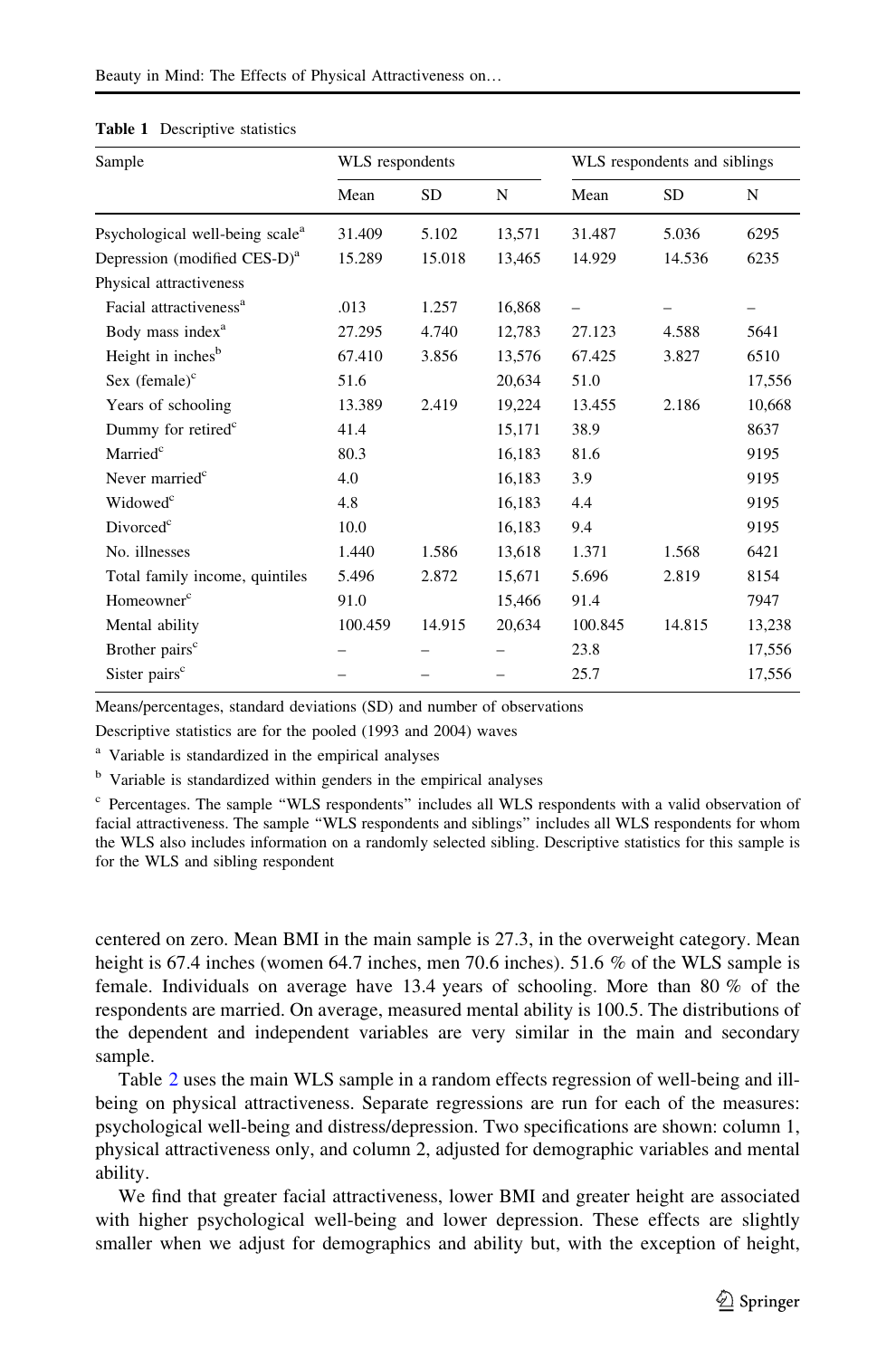| Model                                    | Psychological well-being <sup>a</sup> |                         | Depression              |                         |  |
|------------------------------------------|---------------------------------------|-------------------------|-------------------------|-------------------------|--|
|                                          | 1                                     | $\overline{c}$          | 1                       | $\overline{c}$          |  |
| Facial attractiveness                    | .069<br>$(.012)$ ***                  | .055<br>$(.012)$ ***    | $-.057$<br>$(.012)$ *** | $-.038$<br>$(.012)$ **  |  |
| Body mass index                          | $-.098$<br>$(.011)$ ***               | $-.074$<br>$(.011)$ *** | .071<br>$(.011)$ ***    | .057<br>$(.011)$ ***    |  |
| Height in inches                         | .031<br>$(.012)$ **                   | .017<br>(.012)          | $-.020$<br>(.012)       | $-.009$<br>(.012)       |  |
| Sex (=female)                            |                                       | .165<br>$(.024)$ ***    |                         | .097<br>$(.024)$ ***    |  |
| Years of schooling                       |                                       | .046<br>$(.006)$ ***    |                         | $-.002$<br>(.006)       |  |
| Dummy for retired (ref. working)         |                                       | .076<br>$(.016)$ ***    |                         | $-.108$<br>$(.017)$ *** |  |
| Never married (ref. married)             |                                       | $-.237$<br>$(.060)$ *** |                         | .132<br>$(.059)*$       |  |
| Widowed                                  |                                       | $-.100$<br>$(.044)*$    |                         | .419<br>$(.046)$ ***    |  |
| Divorced                                 |                                       | $-.017$<br>(.037)       |                         | .081<br>$(.037)*$       |  |
| No. illnesses                            |                                       | $-.040$<br>$(.006)$ *** |                         | .086<br>$(.006)$ ***    |  |
| Total family income, quintiles           |                                       | .031<br>$(.004)$ ***    |                         | $-.016$<br>$(.004)$ *** |  |
| Homeowner                                |                                       | .091<br>$(.036)*$       |                         | $-.146$<br>$(.037)$ *** |  |
| Mental ability                           |                                       | .001<br>(.001)          |                         | $-.005$<br>$(.001)$ *** |  |
| Proportion of variance within-individual | .616                                  | .593                    | .556                    | .522                    |  |
| $R^2$ (between-individual)               | .022                                  | .082                    | .014                    | .101                    |  |
| Number of observations                   | 9552                                  | 9552                    | 9505                    | 9505                    |  |

<span id="page-5-0"></span>Table 2 Random effects regressions of psychological well-being outcomes

Parameter estimates with standard errors in parenthesis. WLS respondents sample

\*\*\*  $p$  < .001; \*\*  $p$  < .01; \*  $p$  < .05

<sup>a</sup> Aggregate scale of scores on personal growth  $+$  purpose in life  $+$  self-acceptance  $+$  environmental mastery. Model 1 for each outcome includes the physical attractiveness variables while Model 2 includes the physical attractiveness and the control variables. No significant interactions between sex and the physical attractiveness variables

remain statistically significant. Furthermore, the effects of physical attractiveness on psychological well-being and depression are roughly comparable. A 1 SD increase in facial attractiveness is linked with an increase in psychological well-being of .069 and .055 SDs after adjusting for demographics and ability. ${}^{2}$  A 1 SD increase in adolescent BMI implies a

 $2$  Some research suggests that the effects of physical attractiveness on well-being need not be linear (Tovée et al. [2006](#page-12-0); Courtiol et al. [2010\)](#page-10-0). For example, taller men and women of average height are considered more attractive than short men and tall/short women. We tested for nonlinear effects of physical attractiveness by including square terms for all physical attractiveness variables. We found little evidence of non-linear effects, however.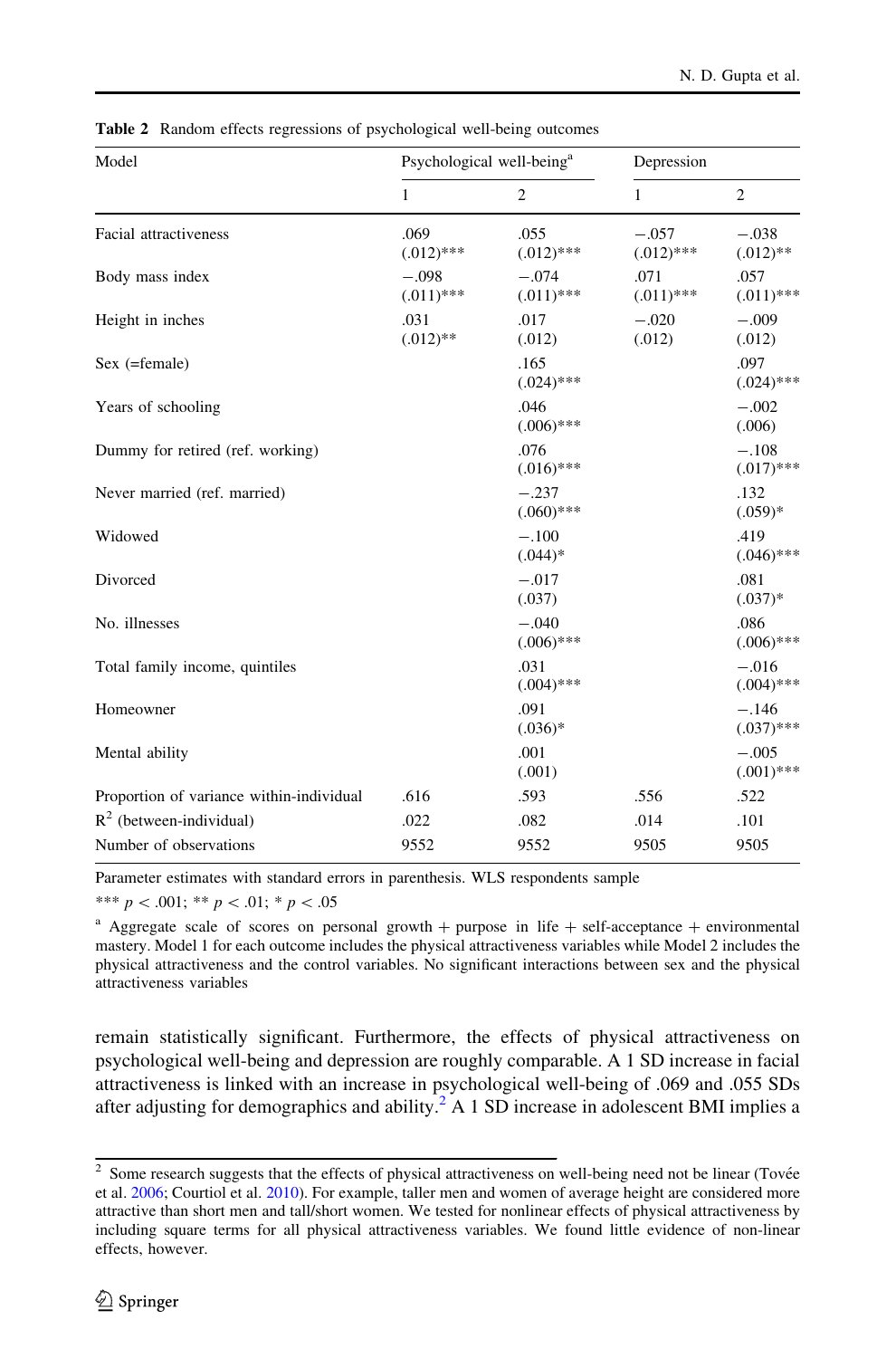.074 SD fall in well-being adjusting for controls, and a .057 SDs rise in depression adjusting for controls. Height has a positive effect on psychological well-being, but this effect is no longer statistically significant after adjusting for controls, which was also found by Deaton and Arora [\(2009](#page-10-0)). The effect of physical attractiveness is comparable to that of other correlates of psychological well-being and depression. For example, the effect on psychological well-being of a 1 SD increase in facial attractiveness is similar to the effect of moving up one quartile in the distribution of family income and, moreover, equivalent to about one-third of the gender difference in well-being.

The effects of the demographic variables on well-being and depression concur with the literature (Frey and Stutzer [2002\)](#page-11-0). For example, we find a positive association between family income and well-being and a negative association between these measures and depression (see e.g. Diener and Biswas-Diener [2002;](#page-10-0) Diaz-Serrano [2009](#page-10-0)). Being female is associated with significantly higher well-being and a greater tendency towards depression, a paradox resolved by noting that studies find while gender accounts for less than 1 % of the variance in happiness, 13 % is accounted for by sex differences in affect intensity, with women reporting greater intensities of both positive and negative emotions (Fujita et al. [1991\)](#page-11-0).<sup>3</sup> Relative to married individuals, those never married or widowed score lower on well-being and higher on depression. Poor health goes together with reduced individual well-being. Finally, a greater proportion of the variation in psychological well-being arises within individuals than between individuals (thus, suggesting over-time persistence in psychological well-being).

In Table [3,](#page-7-0) we use the secondary sample consisting of WLS respondents and their siblings in a robustness analysis to control for unobserved family-specific factors. In our RE models BMI effects (now based on adult BMI) on psychological well-being and depression get stronger after we difference out common family-level factors. A 1 SD increase in BMI is associated with a decrease in psychological well-being of .111 SDs adjusting for controls and an increase in the depression score of .091 SDs. Height in this model is, throughout, statistically insignificant. Overall, the results from the within-family RE models are similar to those presented above.<sup>4</sup>

#### 4 Discussion

Our results have a number of implications. We find that physical attractiveness can be associated with a statistically significant influence on self-reported well-being and depression/distress in a large sample of WLS adults. Even when we account for education, marriage, widowhood, divorce, illnesses and income, all known correlates of subjective well-being and depression, the effects remain statistically significant for two out of three

 $3$  Interaction effects between gender and the physical attractiveness measures in the models in Table  $2$  were not significant.

<sup>&</sup>lt;sup>4</sup> We have run additional analyses using the multiple imputation methods (Graham [2009\)](#page-11-0) implemented in Stata to handle missing values on those of our explanatory variables that have the lowest number of observations (BMI, height, and number of illnesses, see Table [1](#page-4-0)). We have run all the models presented in Tables [2](#page-5-0) and [3](#page-7-0) using 20 imputations of missing values for these three variables (which means that we increase the effective sample size by about 1000 in the models presented in Table [2](#page-5-0) and by about 700–800 in the models presented in Table [3\)](#page-7-0). The effects of the attractiveness and control variables in these models are almost identical to the ones presented in Tables [2](#page-5-0) and [3,](#page-7-0) which suggests that there is no systematic pattern in the missing values which influences our results (available on request).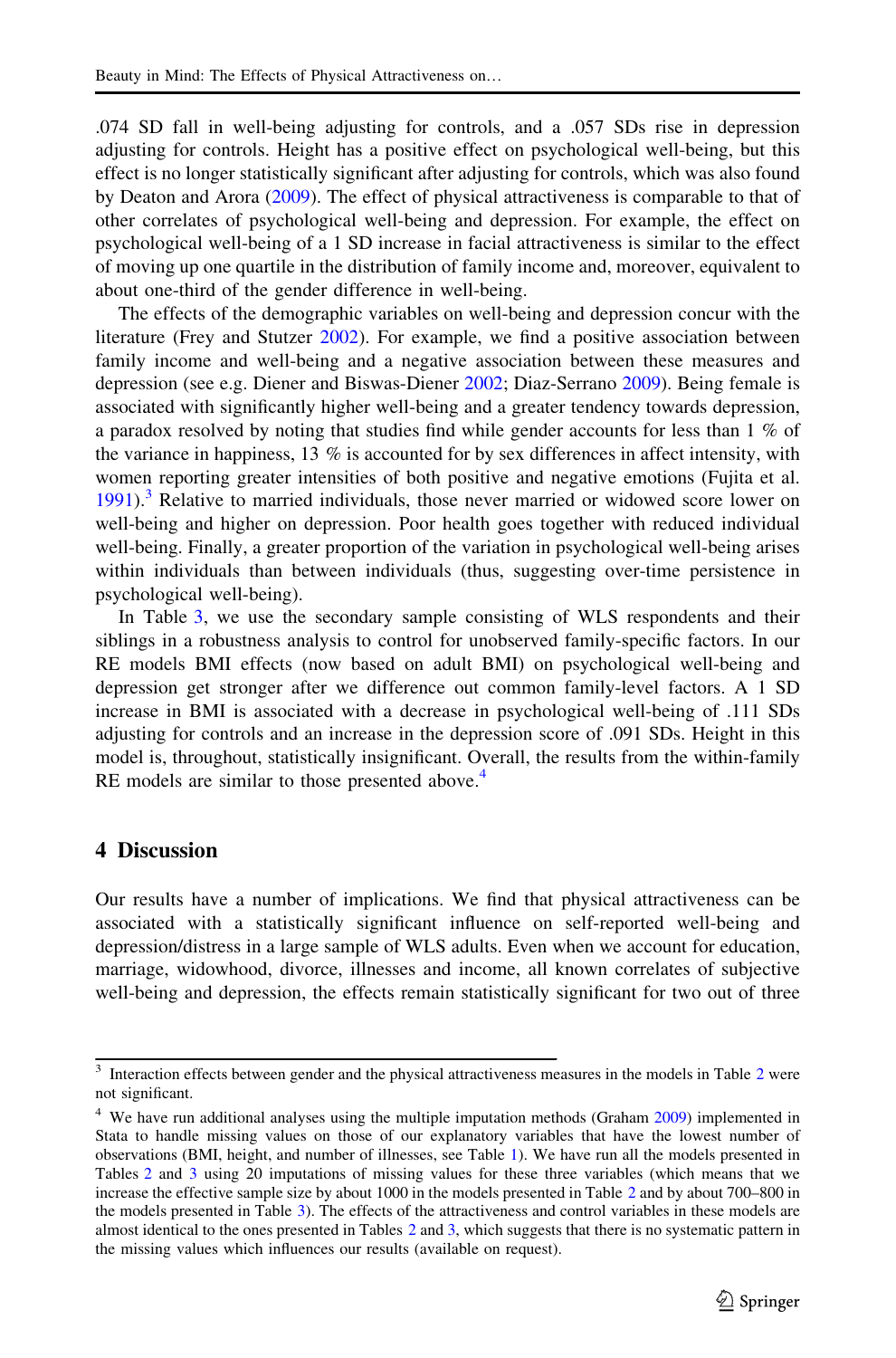| Model                                    |                         | Psychological well-being <sup>a</sup> | Depression           |                         |  |
|------------------------------------------|-------------------------|---------------------------------------|----------------------|-------------------------|--|
|                                          | $\mathbf{1}$            | $\overline{2}$                        | 1                    | $\overline{2}$          |  |
| Facial attractiveness                    |                         |                                       | -                    |                         |  |
| Body mass index                          | $-.116$<br>$(.019)$ *** | $-.111$<br>$(.019)$ ***               | .098<br>$(.019)$ *** | .091<br>$(.019)$ ***    |  |
| Height in inches                         | .018<br>(.024)          | .013<br>(.023)                        | $-.004$<br>(.023)    | .002<br>(.022)          |  |
| Sex (=female)                            |                         | $-.038$<br>(.045)                     |                      | $-.036$<br>(.048)       |  |
| Years of schooling                       |                         | .054<br>$(.010)$ ***                  |                      | $-.014$<br>(.010)       |  |
| Dummy for retired (ref. working)         |                         | .012(.034)                            |                      | .006<br>(.035)          |  |
| Never married (ref. married)             |                         | $-.140$<br>(.094)                     |                      | .221<br>$(.091)$ *      |  |
| Widowed                                  |                         | $-.044$<br>(.071)                     |                      | .282<br>$(.072)$ ***    |  |
| Divorced                                 |                         | $-.080$<br>(.060)                     |                      | .081<br>(.059)          |  |
| No. illnesses                            |                         | $-.029$<br>$(.009)$ ***               |                      | .062<br>$(.009)$ ***    |  |
| Total family income, quintiles           |                         | .031<br>$(.006)$ ***                  |                      | $-.024$<br>$(.006)$ *** |  |
| Homeowner                                |                         | .146<br>$(.060)*$                     |                      | $-.201$<br>$(.060)$ *** |  |
| Mental ability                           |                         | .001<br>(.006)                        |                      | $-.005$<br>$(.001)$ *** |  |
| Brother pairs                            |                         | $-.013$<br>(.065)                     |                      | $-.020$<br>(.064)       |  |
| Sister pairs                             |                         | .030<br>(.062)                        |                      | .074<br>(.061)          |  |
| Proportion of variance within-individual | .586                    | .573                                  | .508                 | .484                    |  |
| $R^2$ (between-individual)               | .015                    | .058                                  | .012                 | .075                    |  |
| Number of observations                   | 3595                    | 3595                                  | 3540                 | 3540                    |  |

<span id="page-7-0"></span>Table 3 Within-family random effects regressions of psychological well-being outcomes

Parameter estimates with standard errors in parenthesis. WLS respondents and siblings sample \*\*\*  $p$  < .001; \*\*  $p$  < .01; \*  $p$  < .05

<sup>a</sup> Aggregate scale of scores on personal growth  $+$  purpose in life  $+$  self-acceptance  $+$  environmental mastery. Model 1 for each outcome includes the physical attractiveness variables while Model 2 includes the physical attractiveness and the control variables

measures of attractiveness (facial attractiveness and BMI) on well-being and on distress/ depression.

BMI exerts direct as well as indirect effects on well-being and depression that become even stronger once we account for unobserved family-level characteristics. BMI may impact well-being and depression through exposure to weight related stigma and discrimination, internalization of stigma, and social disadvantage or ostracism. Muennig ([2008\)](#page-11-0) suggests that the stress of being overweight or obese may even plausibly explain a portion of the BMI-health associations.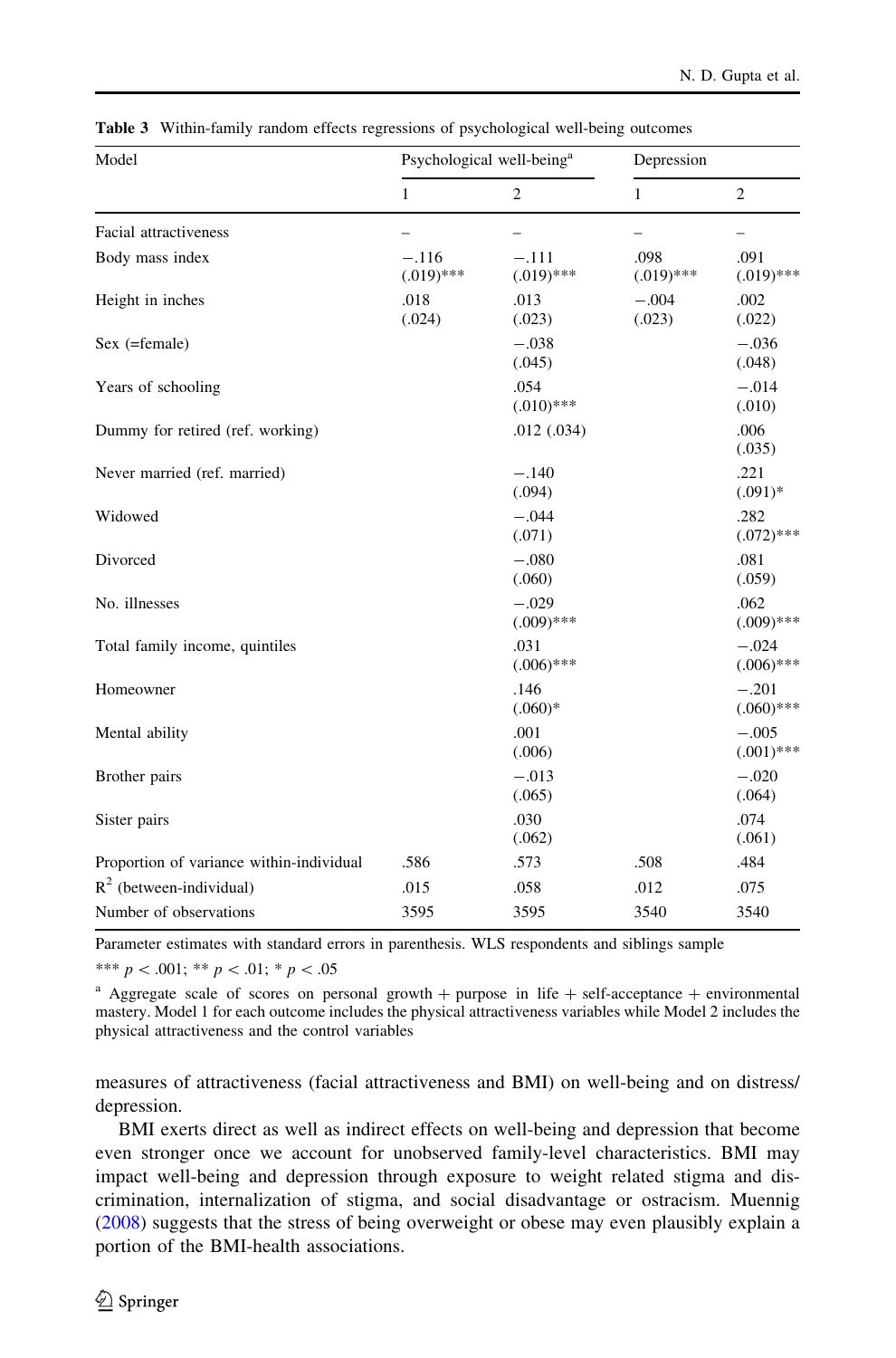In contrast to Diener et al. [\(1995](#page-10-0)) we found statistically significant effects of facial attractiveness on well-being. Our study differed from theirs in a number of ways: we relied on high school rather than college year book photographs, a much bigger sample, on older raters, on different measurements of well-being, and on uncovering effects of physical attractiveness on well-being and depression measures using panel rather than cross-sectional methods.

Subjective well-being has been operationalized in two ways; as a hedonic state, captured by self-reports of positive affect, negative affect, and life satisfaction (used by Diener et al. [1995](#page-10-0)) or as eudaimonia, a state of flourishing captured by self-reports of aspirations, self-acceptance, growth, and control over life choices (WLS [1957–](#page-12-0)2005; Ryff [1989](#page-11-0)). The two types of measures are correlated but distinct. It is possible that the difference in the way we have operationalized well-being contributed meaningfully to our disparate results. It may be that physical attractiveness is less associated with day-to-day moods than with feelings of mastery and agency, states that are more affected by constraints on life choices or aspirations, and that would be fully manifest by middle age.

Our subjective well-being measure focused on feelings of self-confidence, positive selfregard and agency. Our results are consistent with previous studies that found attractive people to be more socially at ease (Feingold [1992](#page-11-0)), more assertive (Jackson and Huston [1975\)](#page-11-0) and more likely to think they are in control of their own lives (Anderson [1978\)](#page-10-0). In an experimental labor market Mobius and Rosenblat ([2006\)](#page-11-0) estimated that the confidence channel alone accounted for up to 20 % of the beauty premium.

Given the social and economic advantages of perceived facial attractiveness when young and body weight throughout life it is not surprising that these aspects of appearance may play a role in the development of positive self-regard, self-confidence and agency. Internalization or transmission of stereotypes can even lead to behaviors that are selffulfilling prophecies. For example, in one study men spoke with women on the telephone whom they believed to be physically attractive or unattractive (always the same individual, but the men were given photographs of either attractive or unattractive individuals). Women who were perceived (unknown to them) to be physically attractive behaved in a more sociable, outgoing, and warm manner than did those perceived to be unattractive (Snyder et al. [1977\)](#page-11-0). Interestingly judges rated the men as more outgoing, humorous, confident, and socially adept when they spoke to the ''attractive women''. Social warmth and confidence or its lack emerged as a reciprocal gesture.

# 5 Limitations

Minorities are not well-represented in the WLS database. Subjects were mainly of German, English, Irish, Scandinavian, Polish, or Czech ancestry. There were only a small number of African–American, Hispanic, or Asian subjects.

The WLS raters of facial attractiveness were on average 50 years older than the Diener et al. ([1995\)](#page-10-0) raters. Older judges' facial ratings tend to be higher than those for younger adults perhaps because they think all young people are attractive or because they respond more positively in general (Meland [2002](#page-11-0); Ebner [2008](#page-11-0)). However, the WLS raters came from roughly the same cohort as the participants and were more likely to rate the photographs in a way similar to peers at the time would have. They would also be better able to recognize subtle differences in hair and grooming styles that would affect ratings.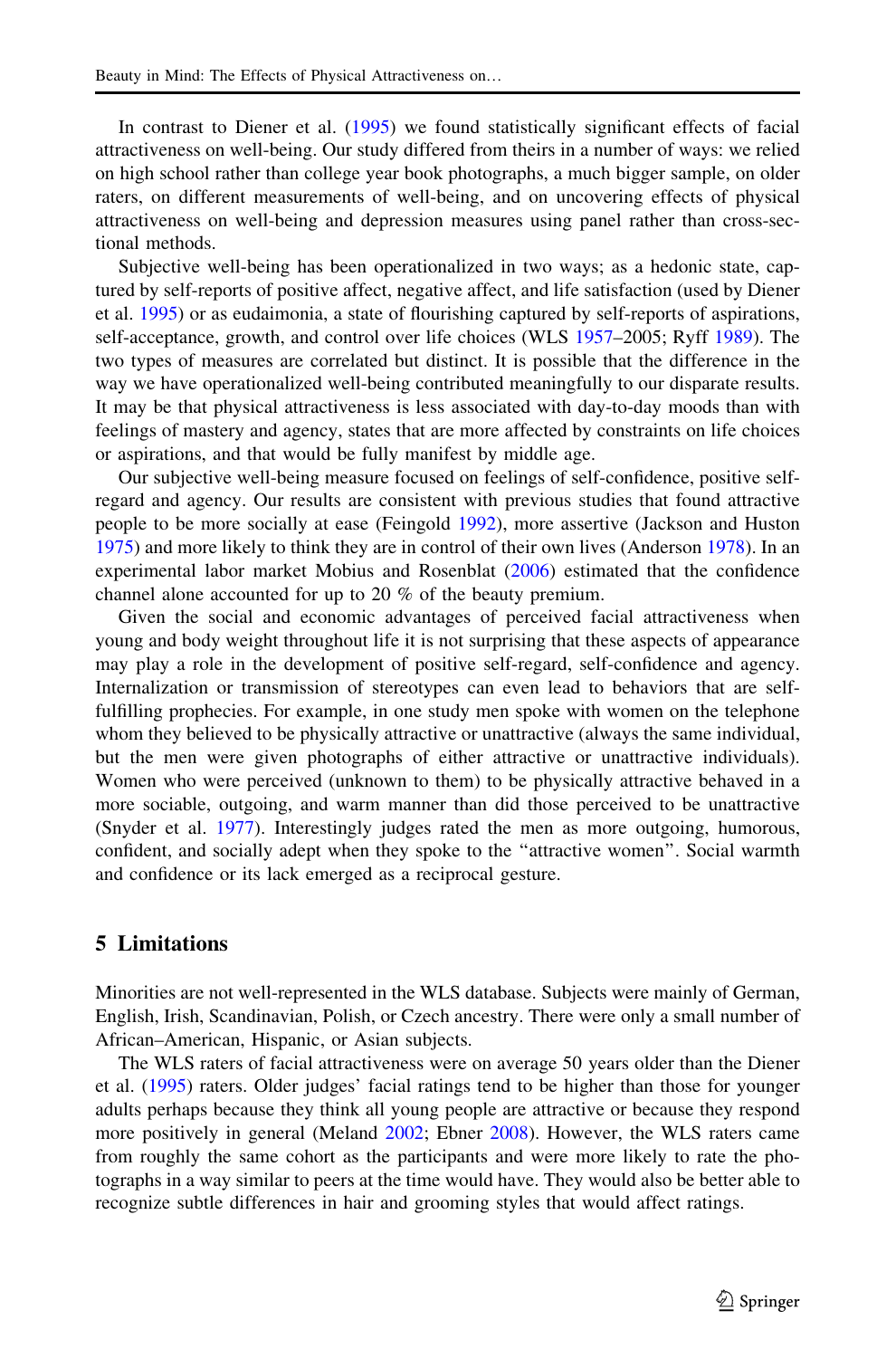One can ask whether something other than the attractiveness of facial features accounts for our findings. It could be that happy people smile more or do more to enhance their appearance, and that their photographs are rated as more attractive for these reasons. Harker and Keltner [\(2001](#page-11-0)) found that the display of a genuine smile in a college yearbook photograph predicted well-being outcomes two and three decades later. However, previous research using the WLS faces did not replicate that finding, (Freese et al. [2007\)](#page-11-0) making smiling unlikely to account for our findings.

Diener et al. [\(1995](#page-10-0)) suggested that part of the small relations they found between facial attractiveness and subjective well-being may have been because happy people enhanced their appearance more: effects were reduced when the subject's usual cosmetics, hairstyles and clothing were removed or covered. People higher in the personality traits of agreeableness and extroversion are judged more attractive than people lower in these qualities, and crucially, the effect may be mediated by a ''well-groomed appearance'' (Meyer et al. [2007\)](#page-11-0). Unfortunately this hypothesis cannot be addressed with this database.

Our effect sizes are small but comparable to those of demographic factors.

We acknowledge that well-being and depression are impacted more powerfully by many other factors. One to be explored in a future paper is social relations beyond marriage, divorce and widowhood (which were explored here). Research indicates that warm and trusting social relationships are closely tied with subjective well-being (Diener and Seligman [2002\)](#page-10-0) but theorists question whether positive social relationships are a core characteristic of eudaimonic well-being or a correlate of it (Waterman [2008](#page-12-0)). We will analyze data from Ryff's ''personal relationships'' factor along with WLS data on friendships and relations with others throughout life to hone in on this question we suggest that beauty may not be an advantage on this well-being factor, particularly in a person's relationships with members of the same sex. Several studies have found that others may avoid, derogate or have negative biases toward attractive individuals of the same sex, male or female (Agthe et al. [2011\)](#page-10-0).

# 6 Conclusion

We suggest that attractiveness impacts well-being and depression in a number of ways, both directly and indirectly. It confers social advantages, leads to conscious and unconscious positive expectations of the attractive and negative stereotypes of the unattractive, and it has effects on important life outcomes we looked at eudaimonic happiness, a concept dating back to Aristotle, which philosophers describe as feeling of ''being where one wants to be, doing what one wants to do," (Norton [1976,](#page-11-0) p. 216) and as a "centeredness in one's action, identity, strength of purpose and competence'' (Waterman [2008](#page-12-0), p. 236). We suggest that greater societal action aimed at lowering appearance discrimination in the workplace and elsewhere, combined with advocacy of programs to support enhanced body satisfaction, and avoidance of messages that decrease body satisfaction would help to increase subjective well-being for many.

To the long list of the factors associated with physical attractiveness, we must add two others—positive mental well-being and (lower risk of) depression. Both have effects on life outcomes making attractiveness an issue of importance and concern.

Acknowledgments We use data from the WLS of the University of Wisconsin-Madison. Since 1991, the WLS has been supported by the National Institute on Aging (AG-9775 AG-21079 and AG-033285), with additional support from the Vilas Estate Trust, the National Science Foundation, the Spencer Foundation,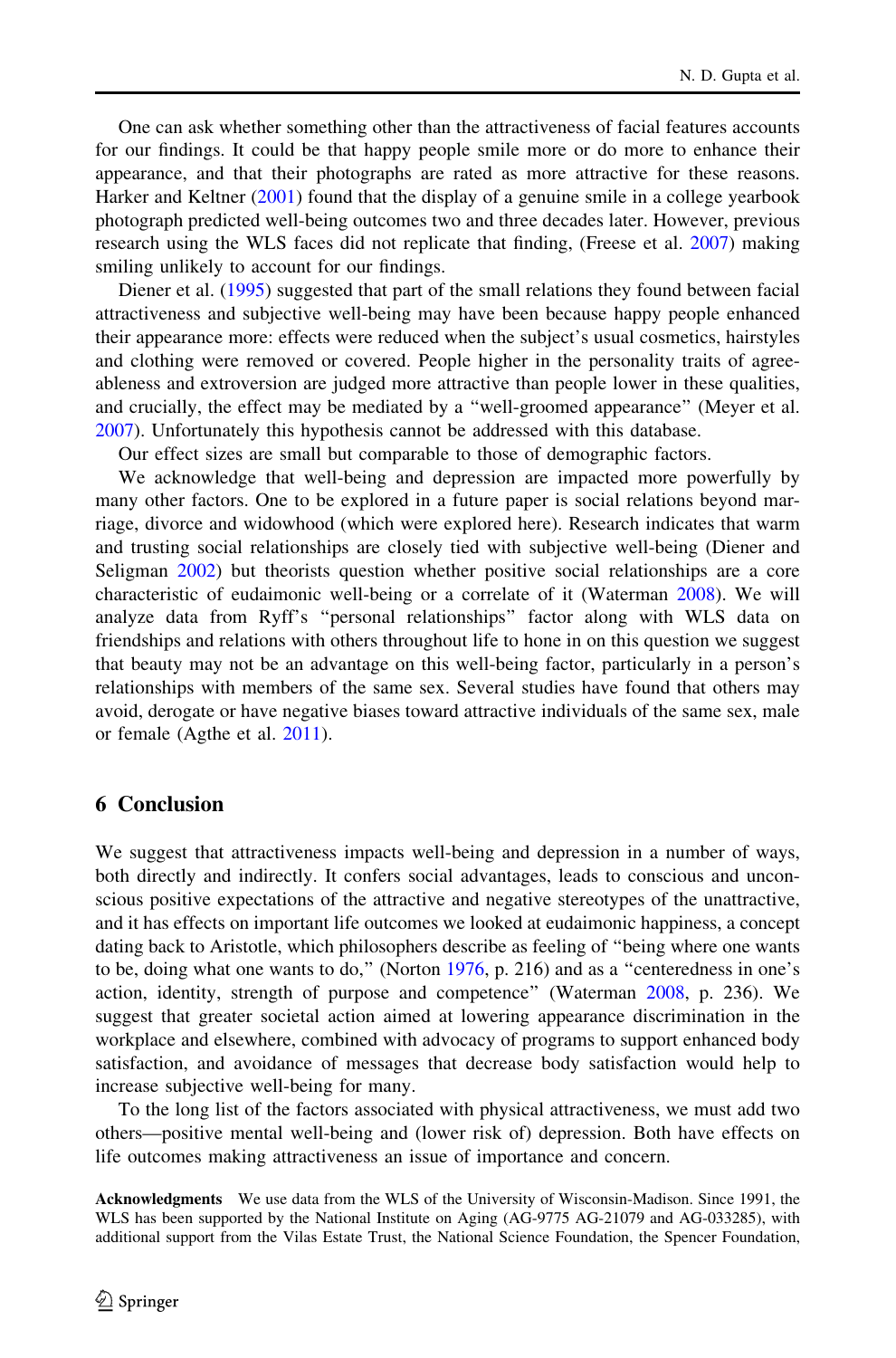<span id="page-10-0"></span>and the Graduate School of the University of Wisconsin-Madison. A public use file of data is available from the WLS, University of Wisconsin-Madison, 1180 Observatory Drive, Madison, Wisconsin 53706 and at <http://www.ssc.wisc.edu/wlsresearch/data/>. We thank Danielle Barry and Lauren Haley for assistance.

# Appendix

See Table 4.

|                            | H <sub>54</sub> | H <sub>65</sub> | D <sub>54</sub> | D <sub>65</sub>  | FA                 | <b>BMI54</b> | <b>BMI65</b> |
|----------------------------|-----------------|-----------------|-----------------|------------------|--------------------|--------------|--------------|
| Happiness age 54 (H54)     |                 |                 |                 |                  |                    |              |              |
| Happiness age 65 (H65)     | .595            |                 |                 |                  |                    |              |              |
| Depression age 54 (D54)    | $-.575$         | $-.409$         |                 |                  |                    |              |              |
| Depression age $65$ (D65)  | $-.398$         | $-.537$         | .529            |                  |                    |              |              |
| Facial attractiveness (FA) | .081            | .060            | $-.065$         | $-.043$          |                    |              |              |
| BMI age 54 (BMI54)         | $-.094$         | $-.128$         | .070            | .086             | $-.092$            |              |              |
| BMI age 65 (BMI65)         | $-.072$         | $-.128$         | .056            | .089             | $-.083$            | .834         |              |
| Height $(H)$               | .038            | .039            | $-.019ns$       | $-.017^{\rm ns}$ | .023 <sup>ns</sup> | $-.057$      | $-.023ns$    |
|                            |                 |                 |                 |                  |                    |              |              |

WLS respondents sample

All correlations significant at  $p < 0.05$  or better unless stated otherwise

ns Not statistically significant

#### References

- Agthe, M., Sporrie, M., & Maner, J. K. (2011). Does being attractive always help? Positive and negative effects of attraction on social decision making. Personality and Social Psychology Bulletin, 37, 1042–1054.
- Aharon, I., Etcoff, N., Ariely, D., Chabris, C. F., O'Connor, E., & Breiter, H. C. (2001). Beautiful faces have variable reward value: fMRI and behavioral evidence. Neuron, 32, 537–551.
- Anderson, R. (1978). Physical attractiveness and locus of control. The Journal of Social Psychology, 105, 213–216.
- Barry, D., Pietrzak, R. H., & Petry, N. M. (2008). Gender differences in associations between body mass index and DSM-IV mood and anxiety disorders: Results from the national epidemiological survey on alcohol and related conditions. Annual Review of Epidemiology, 18, 458–466.
- Courtiol, A., Raymond, M., Godelle, B., & Ferdy, Jean-Baptiste. (2010). Mate choice and human stature: Homogamy as a unified framework for understanding mating preferences. Evolution, 64, 2189–2203.
- Deaton, A., & Arora, R. (2009). Life at the top: The benefits of height. *Economics and Human Biology*, 7, 133–136.
- Diaz-Serrano, L. (2009). Disentangling the housing satisfaction puzzle: Does homeownership really matter? Journal of Economic Psychology, 30, 745–755.
- Diener, E., & Biswas-Diener, R. (2002). Will money increase subjective well-being? A literature review and guide to needed research. Social Indicators Research, 57, 119–169.
- Diener, E., & Seligman, M. E. (2002). Very happy people. Psychological Science, 13, 81–84.
- Diener, E., Wolsic, B., & Fujita, F. (1995). Physical attractiveness and subjective well-being. *Journal of* Personality and Social Psychology, 69, 120–129.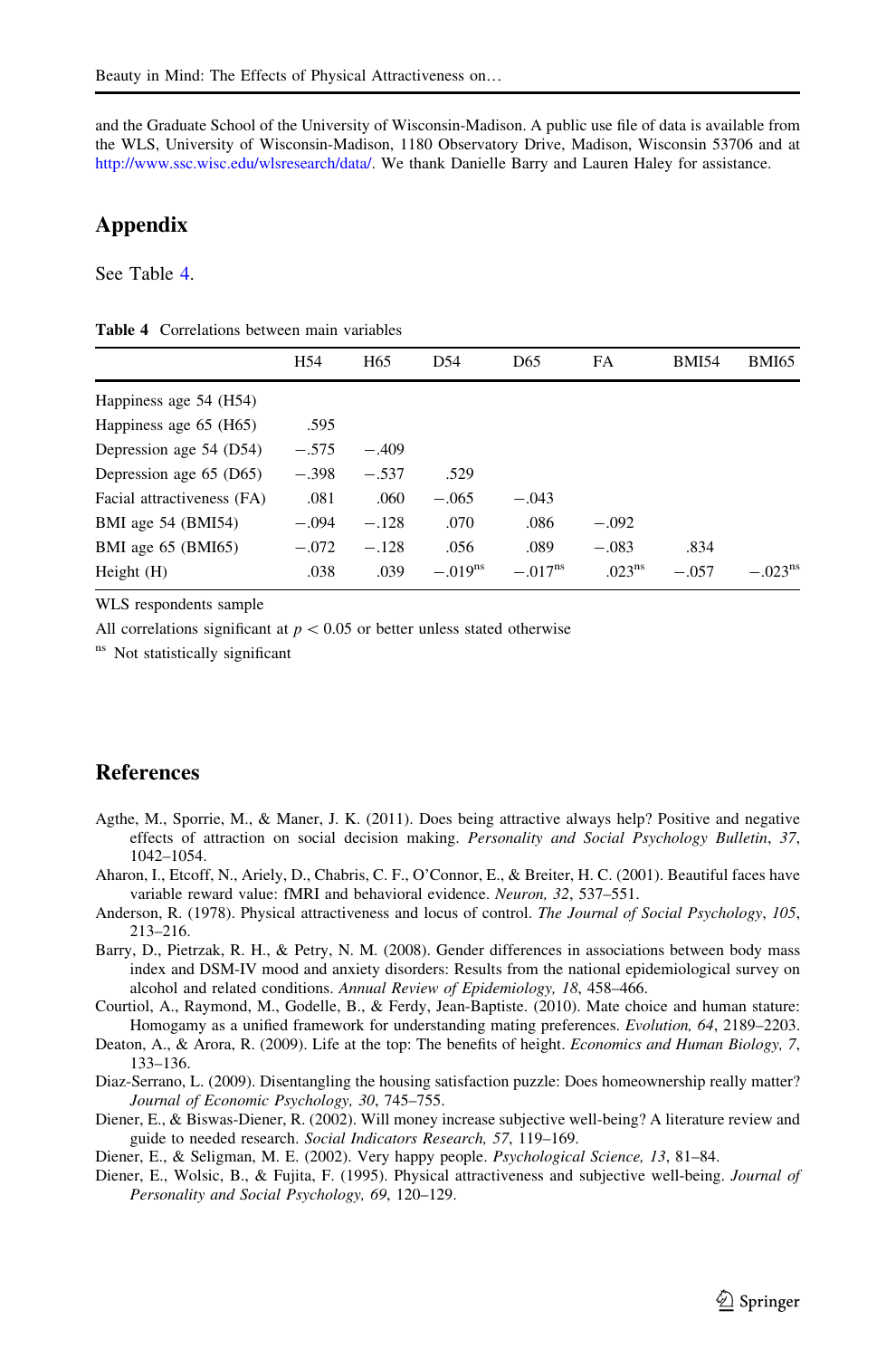- <span id="page-11-0"></span>Eagly, A. H., Ashmore, R. D., Makhijani, M. G., & Longo, L. C. (1991). What is beautiful is good but…: A meta-analytic review of research on the physical attractiveness stereotype. Psychological Bulletin, 110, 109–128.
- Ebner, N. C. (2008). Age of face matters: Age-group differences in ratings of young and old faces. *Behavior* Research Methods, 40, 130–136.
- Etcoff, N. L. (1999). Survival of the prettiest: The science of beauty. New York, NY: Doubleday.
- Feingold, A. (1992). Good-looking people are not what we think. *Psychological Bulletin*, 111, 304–341.
- Freese, J., Meland, S., & Irwin, W. (2007). Expressions of positive emotions in photographs, personality, and later-life marital and health outcomes. Journal of Research in Personality, 41, 488–497.
- Frey, B. D., & Stutzer, A. (2002). Happiness and economics: How the economy and institutions affect human well-being. Princeton, NJ: Princeton University Press.
- Fujita, F., Diener, E., & Sandvik, E. (1991). Gender differences in negative affect and well-being: The case for emotional intensity. Journal of Personality and Social Psychology, 61, 427–434.
- Graham, J. W. (2009). Missing data analysis: Making it work in the real world. Annual Review of Psychology, 60, 549–576.
- Hamermesh, D. S., & Biddle, J. (1994). Beauty and the labor market. American Economic Review, 84, 1174–1194.
- Harker, L. A., & Keltner, D. (2001). Expressions of positive emotion in women's college year book pictures and their relationship to personality and life outcomes across adulthood. Journal of Personality and Social Psychology, 80, 112–124.
- Hatfield, E., & Sprecher, S. (1986). Mirror, mirror: The importance of looks in everyday life. Albany, NY: State University of New York Press.
- Hauser, R. (2009). Beauty, brains, and bulges: Life-course consequences of adolescent attractiveness, ability, and adiposity. Paper presented at the RC28 meeting in Beijing, China, 13–16 May 2009.
- Hosada, M., Stone-Romero, E. F., & Coats, G. (2003). The effects of physical attractiveness on job related outcomes: A meta-analysis of experimental studies. Personnel Psychology, 56, 431–462.
- Jackson, D. J. & Huston, T. L. (1975). Physical attractiveness and assertiveness. Journal of Social Psychology, 96, 79–84.
- Karg, K., Burmeister, M., Shedden, K., & Sen, S. (2011). The Serotonin transporter promoter variant (5- HTTLPR), stress, and depression meta-analysis revisited: Evidence of genetic moderation. Archives of General Psychiatry, 68, 444–454.
- Langlois, J. H., Kalakanis, L., Rubenstein, A. J., Larson, A., Hallam, M., & Smoot, M. (2000). Maxims or myths of beauty? A meta-analytic and theoretical review. Psychological Bulletin, 126, 390–423.
- Lyubomirsky, S. (2007). The how of happiness: A scientific approach to getting the life you want. New York, NY: Penguin Press.
- Lyubomirsky, S., Sheldon, K. M., & Schkade, D. (2005). Pursuing happiness: The architecture of sustainable change. Review of General Psychology, 9, 111–131.
- McGovern, R. J., Neale, M. C., & Kendler, K. S. (1996). The independence of physical attractiveness and symptoms of depression in a female twin population. The Journal of Psychology, 130, 209–219.
- Meland, S. (2002). Objectivity in perceived attractiveness: Development of a new methodology for rating physical attractiveness. Unpublished Master's Thesis, Department of Sociology, University of Wisconsin-Madison.
- Meyer, B., Enström, M. K., Harstveit, M., Bowles, D. P., & Beevers, C. G. (2007). Happiness and despair on the catwalk: Need satisfaction, well-being, and personality adjustment among fashion models. The Journal of Positive Psychology, 2, 2–17.
- Mobius, M. M., & Rosenblat, T. S. (2006). Why beauty matters. American Economic Review, 96, 222–235.
- Muennig, P. (2008). The body politic: The relationship between stigma and obesity-associated disease. BMC Public Health, 8, 128.
- Norton, D. L. (1976). Personal destinies. Princeton, N.J.: Princeton University Press.
- Radloff, L. S. (1977). The CES-D scale: A self report depression scale for research in the general population. Applied Psychological Measurement, 1, 385–401.
- Ryff, C. (1989). Happiness is everything, or is it? Explorations on the meaning of psychological well-being. Journal of Personality and Social Psychology, 57, 1069–1081.
- Ryff, C., & Keyes, C. (1995). The structure of psychological well-being revisited. Journal of Personality and Social Psychology, 69, 719–727.
- Snyder, M., Tanke, E. D., & Berscheid, E. (1977). Social perception and interpersonal behavior: On the selffulfilling nature of social stereotypes. Journal of Personality and Social Psychology, 35, 656–666.
- Springer, K. W., Hauser, R. M., & Freese, J. (2006). Bad news indeed for Ryff's six-factor model for wellbeing. Social Science Research, 35, 1120–1131.